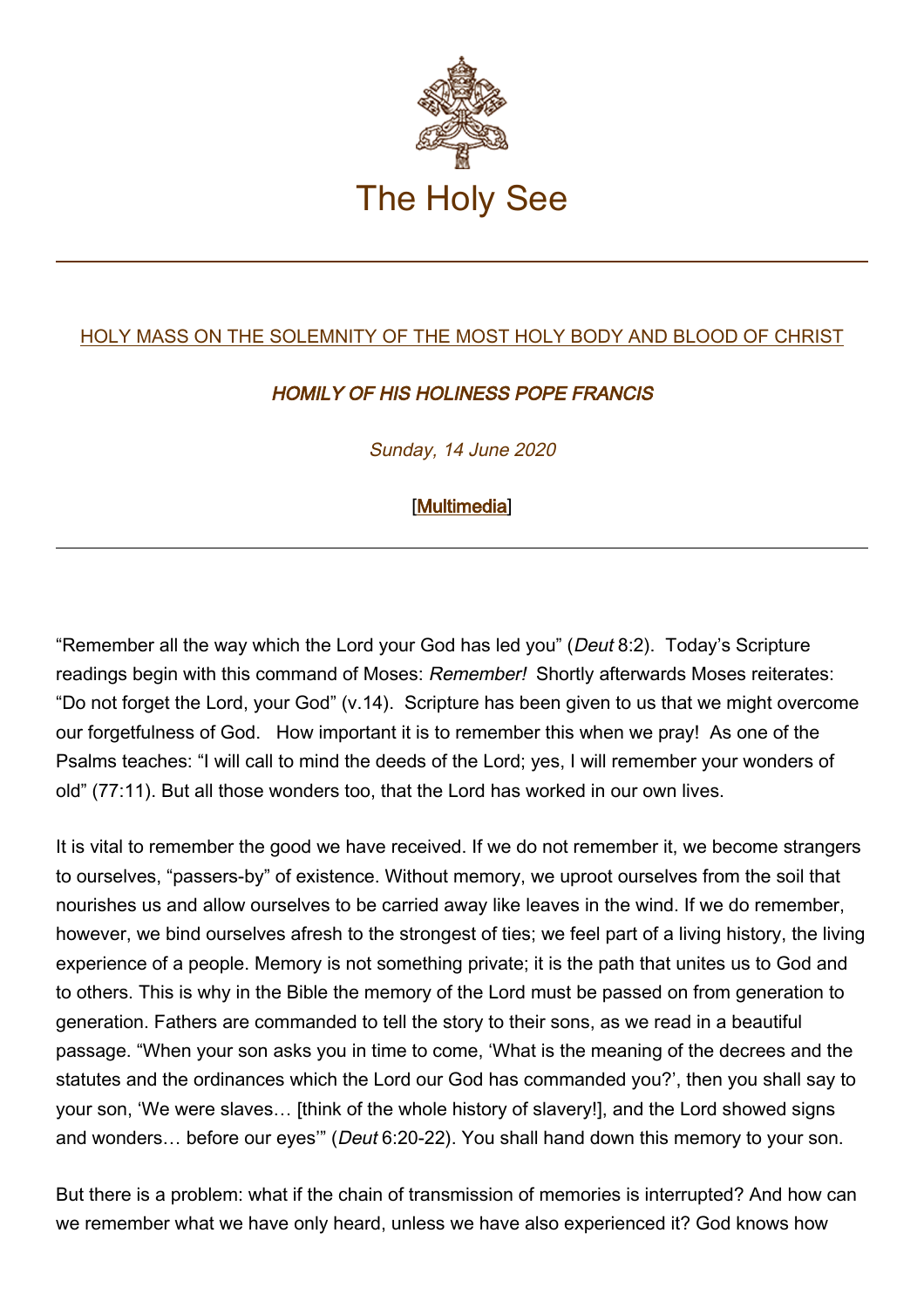difficult it is, he knows how weak our memory is, and he has done something remarkable: he left us a memorial. He did not just leave us words, for it is easy to forget what we hear. He did not just leave us the Scriptures, for it is easy to forget what we read. He did not just leave us signs, for we can forget even what we see. He gave us Food, for it is not easy to forget something we have actually tasted. He left us Bread in which he is truly present, alive and true, with all the flavour of his love. Receiving him we can say: "He is the Lord; he remembers me!" That is why Jesus told us: "Do this in remembrance of me" (1 Cor 11:24). Do! The Eucharist is not simply an act of remembrance; it is a *fact*: the Lord's Passover is made present once again for us. In Mass the death and resurrection of Jesus are set before us. Do this in remembrance of me: come together and celebrate the Eucharist as a community, as a people, as a family, in order to remember me. We cannot do without the Eucharist, for it is God's memorial. And it heals our wounded memory.

The Eucharist first heals our *orphaned memory*. We are living at a time of great orphanage. The Eucharist heals orphaned memory. So many people have memories marked by a lack of affection and bitter disappointments caused by those who should have given them love and instead orphaned their hearts. We would like to go back and change the past, but we cannot. God, however, can heal these wounds by placing within our memory a greater love: his own love. The Eucharist brings us the Father's faithful love, which heals our sense of being orphans. It gives us Jesus' love, which transformed a tomb from an end to a beginning, and in the same way can transform our lives. It fills our hearts with the consoling love of the Holy Spirit, who never leaves us alone and always heals our wounds.

Through the Eucharist, the Lord also heals our negative memory, that negativity which seeps so often into our hearts. The Lord heals this negative memory, which drags to the surface things that have gone wrong and leaves us with the sorry notion that we are useless, that we only make mistakes, that we are ourselves a mistake. Jesus comes to tell us that this is not so. He wants to be close to us. Every time we receive him, he reminds us that we are precious, that we are guests he has invited to his banquet, friends with whom he wants to dine. And not only because he is generous, but because he is truly in love with us. He sees and loves the beauty and goodness that we are. The Lord knows that evil and sins do not define us; they are diseases, infections. And he comes to heal them with the Eucharist, which contains the antibodies to our negative memory. With Jesus, we can become immune to sadness. We will always remember our failures, troubles, problems at home and at work, our unrealized dreams. But their weight will not crush us because Jesus is present even more deeply, encouraging us with his love. This is the strength of the Eucharist, which transforms us into bringers of God, bringers of joy, not negativity. We who go to Mass can ask: What is it that we bring to the world? Is it our sadness and bitterness, or the joy of the Lord? Do we receive Holy Communion and then carry on complaining, criticizing and feeling sorry for ourselves? This does not improve anything, whereas the joy of the Lord can change lives.

Finally, the Eucharist heals our *closed memory*. The wounds we keep inside create problems not only for us, but also for others. They make us fearful and suspicious. We start with being closed,